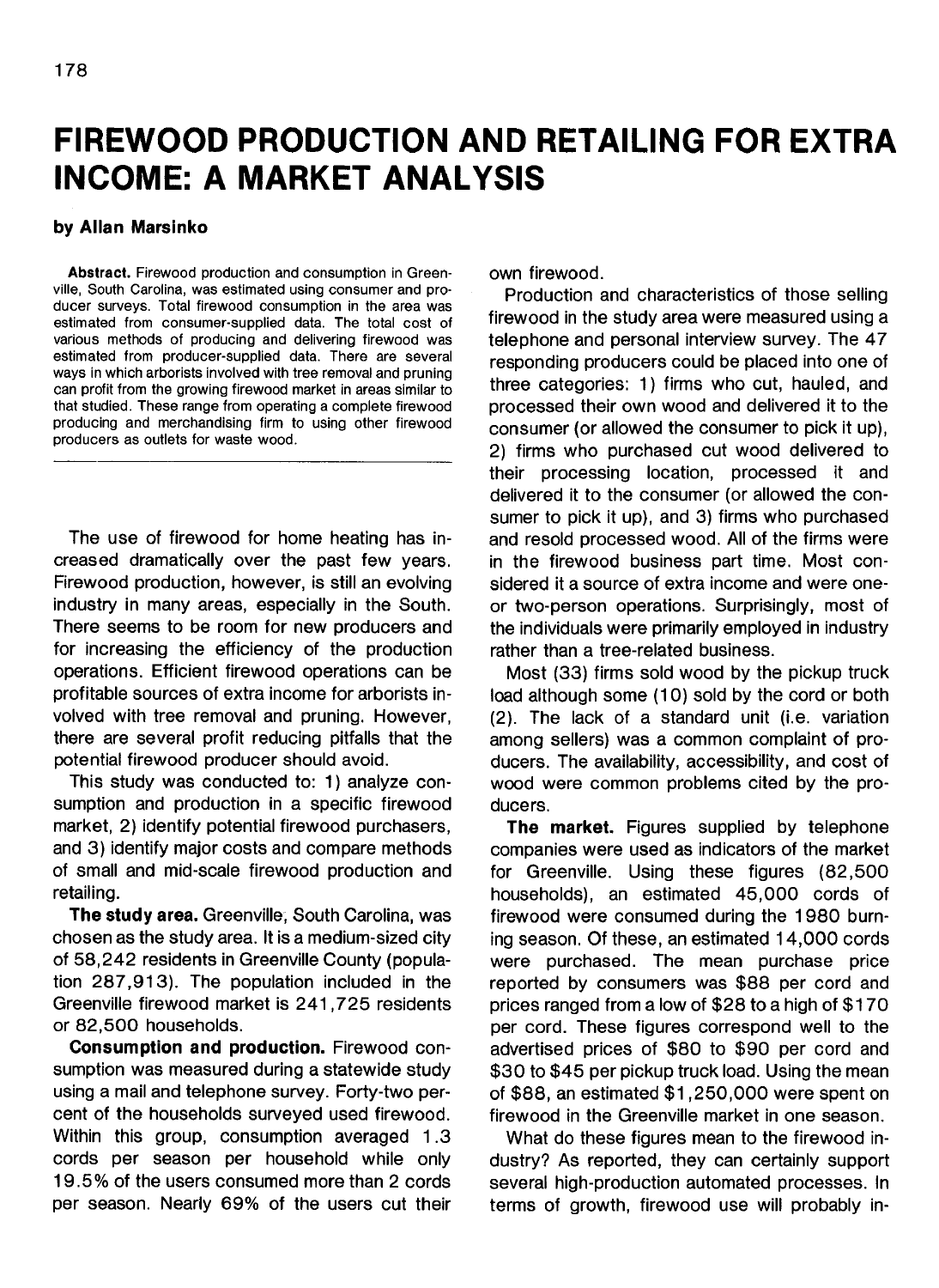crease as long as prices of alternative sources of energy remain high. From 1977 through 1982, advertised firewood prices have increased an average of 10% per year which is slightly above the average inflation rate of 8.7% per year and far below the average fuel price increase of 16.1 % per year. Population increases, which have occurred in many parts of the South, should result in an increase in firewood use. The population of Greenville has increased approximately 2% per year in the past few years. If this increase continues, firewood consumption could increase at the rate of 900 cords per year. Aggressive marketing techniques and organization within the industry could increase the percentage of wood burning households who purchase wood, currently only 31 %.

**Firewood production economics.** Is firewood production profitable? The answer to this question depends very much on the equipment used for hauling and delivering firewood. In this study, pickup truck-based operations either lost money or barely broke even at a \$5.00 per hour wage rate even though they received considerably higher prices per cord than operations using larger trucks.

Table 1 shows a breakdown of total costs of various equipment combinations and operations. Hauling, as used in the table means handling and transporting the wood from the cutting site to a central processing location. Prices used for the

analysis were current as of December 1981. Machine rates commonly used for forest harvesting operations were used to estimate the equipment portions of the costs. Hauling and delivery distances, and times as well as processing times, were obtained from the survey. Labor was calculated at \$5.00 per hour. Land, taxes, and advertising costs were not considered in the analysis.

A rough estimate of net revenue for a given type of operation can be found by combining the costs and processes in Table 2. People involved with tree removal who are interested in producing firewood would be similar to producers surveyed who bought standing timber, hauled it to a processing location, processed it, and either delivered it or had consumers pick it up. Table 2 summarizes the information in Table 1 for some of these types of firewood production operations. Notice that the worst combinations use a pickup truck to haul and deliver wood. The best combination shown uses a mid-size truck to haul and a pickup truck to deliver, which takes advantage of the higher prices per cord received when selling wood by the pickup truck load.

Many arborists involved with tree removal have several advantages over the producers described in this paper. Their wood is not purchased but is a byproduct of their other business. Hauling costs are less because it is usually necessary to haul trees from the site. In fact, the only hauling cost

**Table 1. Average costs and prices per cord for selected equipment and methods.**

| ltem                           | Costs per cord |         |          |            | <b>Prices</b> |
|--------------------------------|----------------|---------|----------|------------|---------------|
|                                | Raw material   | Hauling | Delivery | Processing | per cord      |
| Hardwood stumpage              | 4.00           |         |          |            |               |
| Hardwood logs delivered        | 27.75          |         |          |            |               |
| Mid-size truck <sup>1</sup>    |                | 10.42   | 13.84    |            | 87.80         |
| Pickup truck <sup>2</sup> /Van |                | 43.46   | 40.16    |            | 117.53        |
| Chainsaw-Hand tools            |                |         |          | 34.23      |               |
| Chainsaw-Hydraulic/            |                |         |          |            |               |
| mechanical splitter            |                |         |          | 28.86      |               |

<sup>1</sup> Includes dump trucks; 1 cord trucks; 1, 1.5, and 2 ton trucks

 $2$ Includes pickup trucks with 6, 6.5, and 8 foot beds